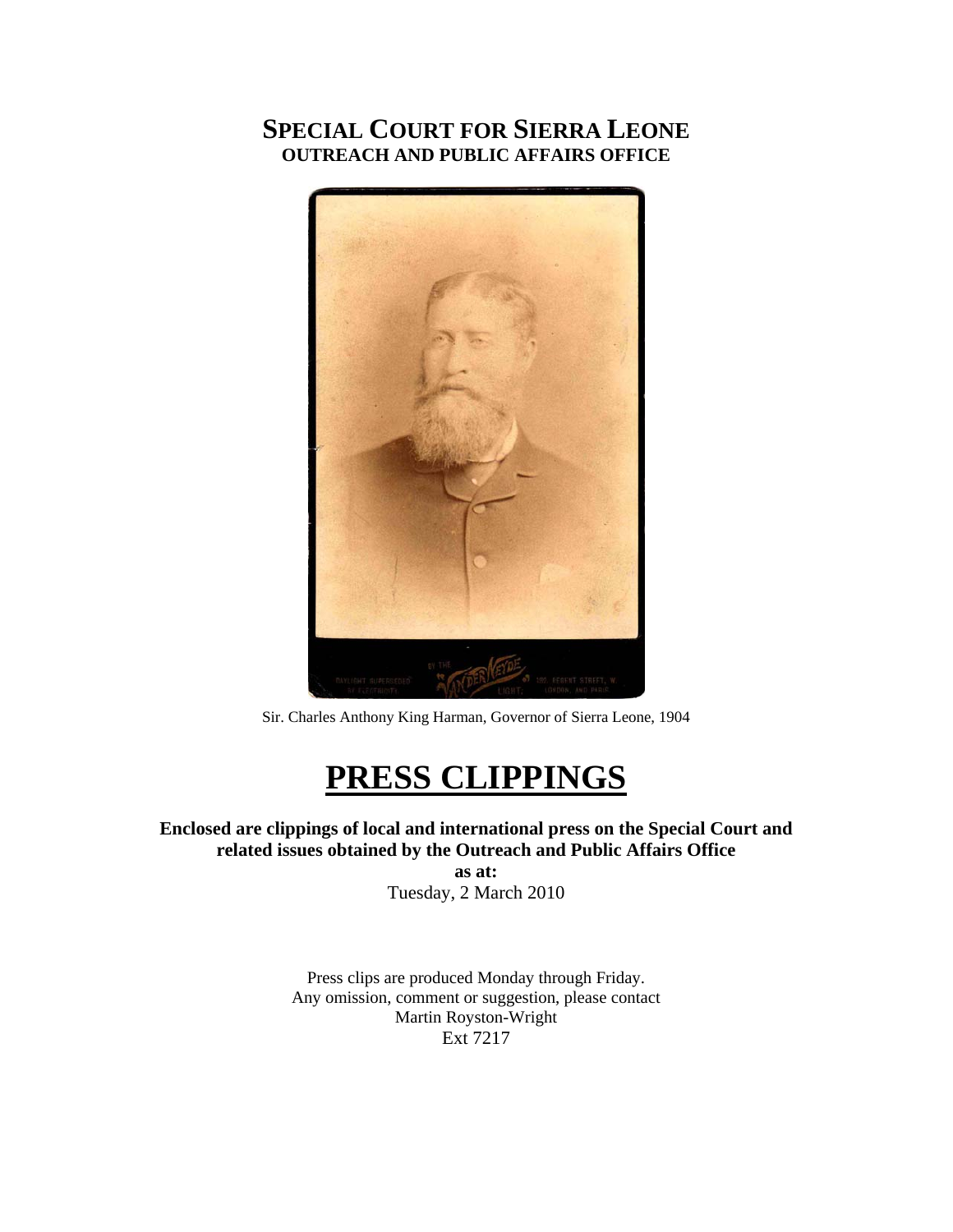| <b>Local News</b>                                                 |            |
|-------------------------------------------------------------------|------------|
| Charles Taylor's First Witness Starts His Testimony/ Premier News | Page 3     |
| 'No Gambians in Salone War'/ Concord Times                        | Page 4     |
| Brenda Hollis Now Special Court Prosecutor / Awareness Times      | Page 5     |
| <b>International News</b>                                         |            |
| "Nobody Is Lying", Witness Says/ CharlesTaylorTrial.org           | Pages 6-7  |
| Report From The Hague / BBC World Service Trust                   | Pages 8    |
| UNMIL Public Information Office Media Summary / UNMIL             | Pages 9-12 |
| Congo Rebel Nkunda Seeks End to Rwanda House Arrest / BBC Online  | Page 13    |
|                                                                   |            |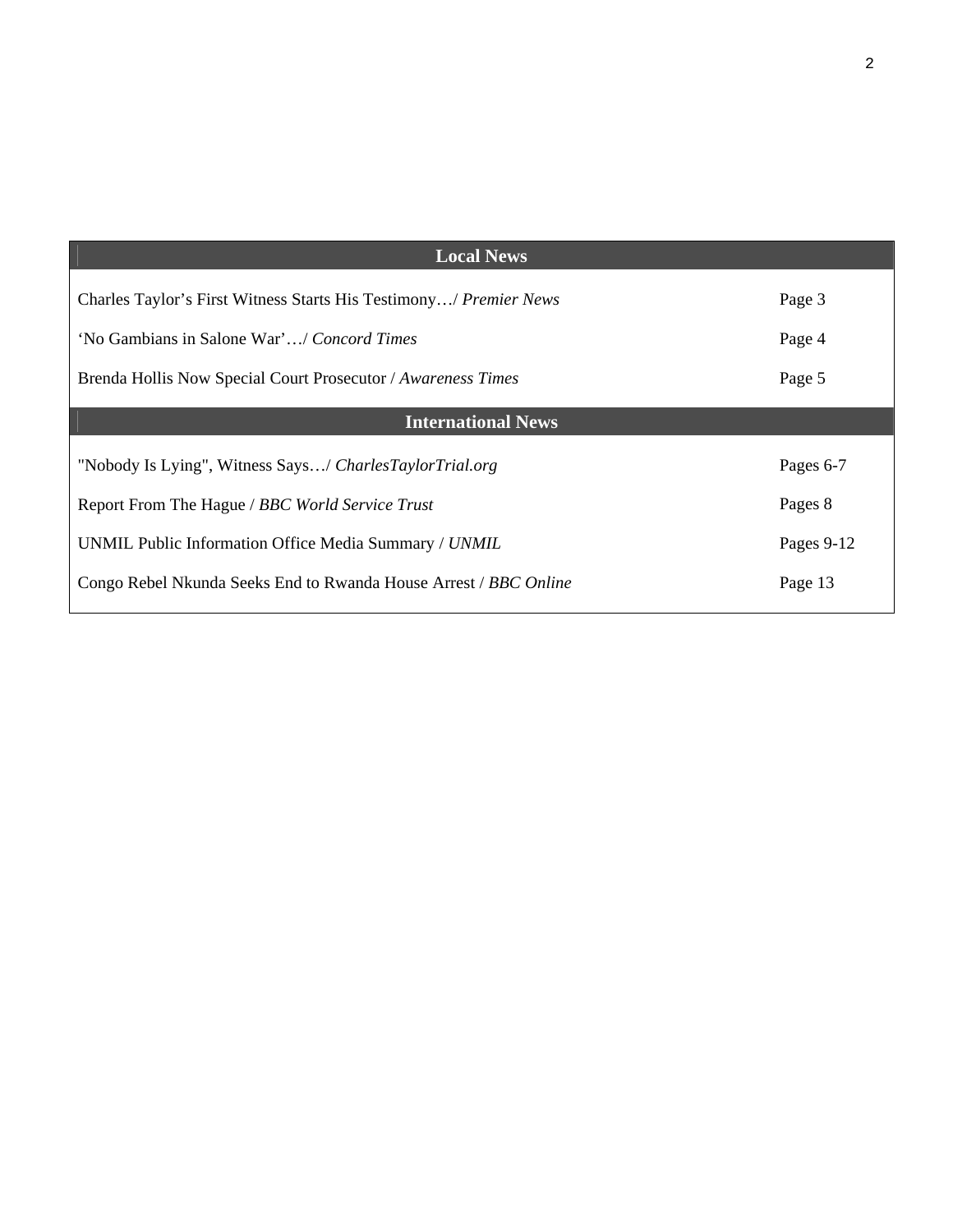### **Premier News** Tuesday, 2 March 2010

# Charles Taylor's First Witnesses Starts His Testimony, Says Prosecution Witness Lied against the Former Liberian President

The first witness for Charles Taylor started his testimony this week, telling Special Court for Sierra Leone judges that prosecution witnesses lied against the former Liberian president.

On Monday, Yanks Smythe, a Gambiam national who was a member of Mr. Taylor's National Patriotic Front of Liberia (NPFL) rebel group and who later acquired Liberian citizenship and was appointed by Mr. Taylor as Liberian ambassador to Libya and Tunisia, started his testimony, telling the judges that Mr. Taylor was never part of a common plan to destabilize West A frica as alleged by prosecutors.

Mr. Smythe said that he was part of the Gambian dissident group which underwent revolutionary training at a Libyan military training camp called Tajura along with Sierra Leonean and Mr. Taylor's Liberian rebel groups. But while leaders of the Liberian, Sierra Leonean and Gambian rebel groups all stayed at the same guesthouse during this time, and their fighters trained in the same camp, they did not have any plans to collaborate in attacking their respective countries, Mr. Smythe said.

Prosecutors have alleged that Mr. Taylor met Revolutionary United Front (RUF) leader, Foday Sankoh, and Gambian dissident Kukua Sambasanja (known as Dr. Mani) in Libya in the 1980s. The three men, Mr. Smythe said, formulated a common plan to destabilize the West African sub-region, starting with Liberia. Mr. Taylor has denied these allegations, saying he never met Mr. Sankoh in Libya only Dr. Mani and Allie Kabbah, a Sierra Leonean student leader who led a Sierra Leonean rebel group that was undertaking revolutionary training in Libya at the same time. On Monday, Mr. Smythe corroborated Mr. Taylor's evidence that the former president did not meet RUF leader Mr. Sankoh in Libya.

Asked by Mr. Taylor's defense counsel, Morris Anyah, whether he "knew of any meeting that took place at the Mataba where there was a discussion amongst these three leaders [Mr. Taylor, Mr. Kabbah and Dr. Mani], regarding an invasion of Liberia," the witness said "no, no, no."

"Do you know of any meetings that were held during the time you were at Tajura I'm referring to meetings held at the Mataba or at Tajura between Foday Sankoh and Charles Taylor during which they discussed the invasion of Liberia?" Mr. Anyah asked the witness. "No," the witness responded. Mr. Anyah further asked the witness whether he knew "of any

such meetings held between Foday Sankoh and Charles

Taylor either at the Mataba or Camp Tajura during the period when you were there when they discussed the invasion of Sierra Leone?"

The witness responded with another resounding "No." "Do you know whether Mr. Taylor held such meetings at either location with Allie Kabbah discussing the invasion of Sierra Leone?" Mr. Anyah asked again. For the fourth time, the witness said "no."

The witness also refuted claims by a previous prosecution witness that Mr. Taylor had sent two Gambian fighters to assist the RUF in their attack on Sierra Leone in March 1991.

Prosecution witness and fellow Gambian, Suwandi Camara, had told the Special Court for Sierra Leone in 2008 that Mr. Taylor sent two Gambian rebel fighters, Lamine Campaore and Ibrahim Bah to support RUF rebels in their attack on Sierra Leone in March 1991.

Asked by Mr. Anyah, whether he was "aware of Ibrahim Bah and Lamine Campaore being assigned by Charles Taylor to join Foday Sankoh in Sierra Leone in 1991,' the witness responded that "no, I'm not aware of that."

The witness said that the Gambians staved exclusively within the areas controlled by Mr. Taylor's NPFL rebel group. Talking specifically about Mr. Campoare, the witness told the court that "Lamine never received any assignment out of the NPFL assignment in Gbangha."

He added that if Mr. Campaore had received any such assignment, he would have known because he (the witness) was the deputy leader of the Gambians in Liberia.

"I would have known because I was the deputy leader so anything that has to do with assignment I am always aware of it," the witness said.

Asked whether the second Gambian, Mr. Bah, would have gone to Sierra Leone, the witness explained that "Ibrahim Bah was not always stationed in Gbangha. He was in Buchanan. He was asked by the then defense minister, Tom Worweiyu, to be assigned to a company called BMB to provide security for them, deter the soldiers from harassing the members of the company or their properties."

On Wednesday, Mr. Smythe told judges that Mr. Taylor took disciplinary actions against the director of the Special Security Services (SSS) Benjamin Yeaten for the arrest and subsequent execution of Samuel Dokie and his

family.

During his February 2009 cross-examination by prosecutors, Mr. Taylor told the judges that the arrest and execution of Mr. Dokie and his family was not ordered by Mr. Yeaten as alleged by prosecutors. The former president said that those responsible for the arrest and execution of the Dokie family did so without the orders of Mr. Yeaten and that those responsible were indeed punished, but no action was taken against Mr. Yeaten because he did not bear any responsibility for such actions. In his testimony on Wednesday, Mr. Taylor's own witness, Mr. Smythe contradicted the former president's account. According to Mr. Smythe, Mr. Yeaten was indeed suspended by Mr. Taylor for ordering the arrest of Mr. Dokie and his family, which subsequently led to their execution.

"Benjamin was suspended by the president. President Taylor," the witness said.

Asked by Mr. Taylor's defense counsel whether he knew why Mr. Yeaten was suspended by Mr. Taylor, the witness said that "he was suspended because he ordered the arrest of Dokie, and that was not an instruction from Mr. Taylor."

In response to whether he knew how long the suspension lasted, the witness said that "no, I don't know how long but it took some time, when the investigation was on.

Also in his testimony on Wednesday, Mr. Smythe told the judges that former prosecution witness, Joseph "Zig Zag" Marzah, was not a member of the SSS but a mere bodygaurd to the SSS director Mr. Yeaten. The witness said that Mr. Marzah did not have any access to Mr. Taylor. The witness's account corroborates Mr. Taylor's testimony that Mr. Marzah was an ordinary orderly to Mr. Yeaten, with whom he could not have interacted. In his 2008 testimony for the prosecution, Mr. Marzah told the judges that he was an SSS officer who had unhindered access to Mr. Taylor and that on numerous occasions he acted on direct instructions from the former president to take arms and ammunitions to RUF rebels in Sierra Leone. Mr. Marzah also said that he sat in the company of Mr. Taylor and together, they feasted on human intestines. Mr. Taylor in his testimony dismissed the witness's accounts as lies. Mr. Smythe said the same thing on Wednesday.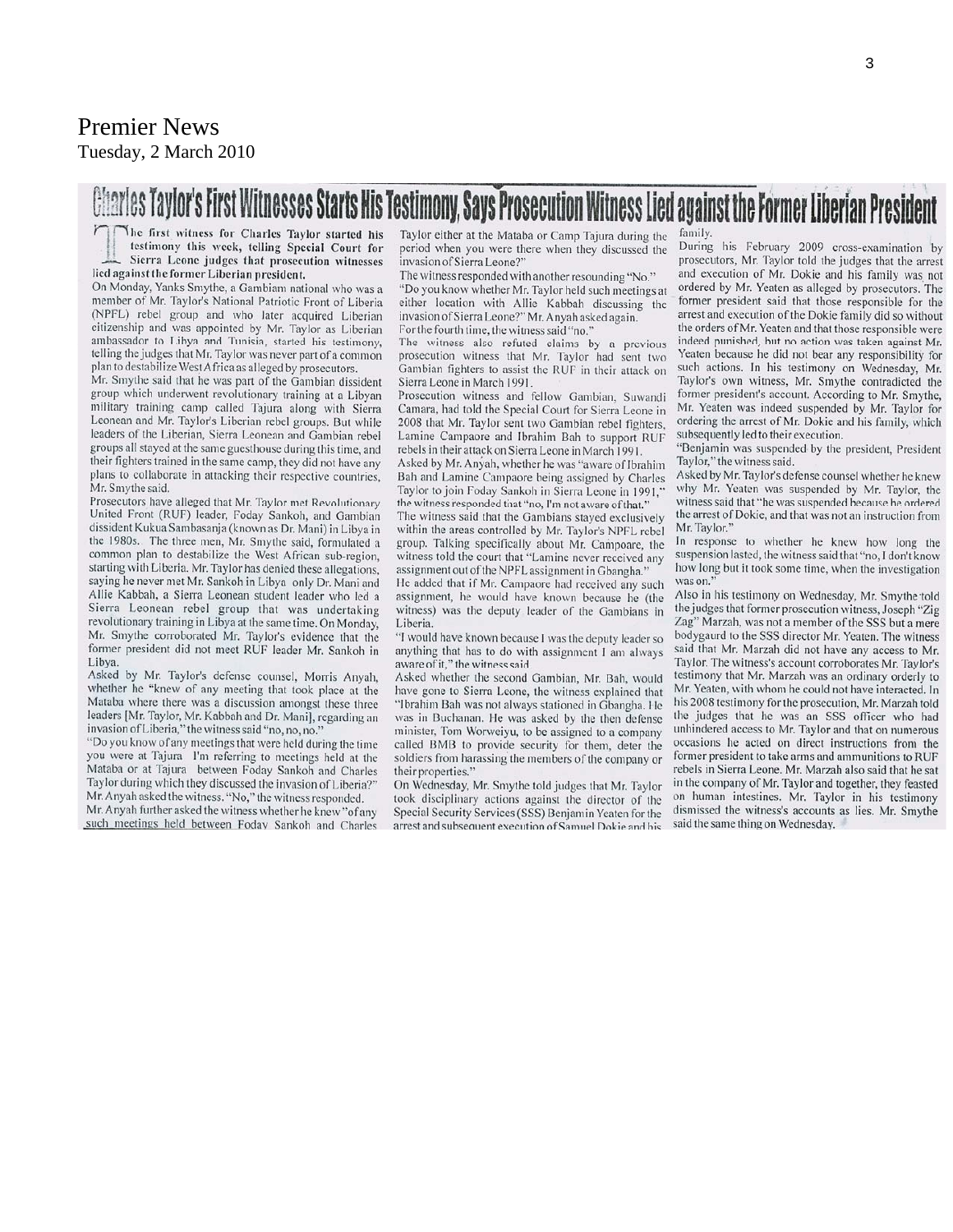**Concord Times** Tuesday, 2 March 2010

# 'No Gambians in Salone war' SGU. Mr. Smythe on ...witness tells Special Court

Defence witness. Yanks Smythe has refuted the testimonies of a prosecution Gambian witness that two Gambians assigned by Charles Taylor to the Revolutionary United Front. assisted with the invasion of Sierra Leone in 1991. Mr. Smythe also denied that Taylor's National Patriotic Front of Liberia, the NPFL used child soldiers in combat. The witness dismissed the claim of a prosecution Gambian witness that two Gambians participated in the invasion of Sierra Leone on the orders of Charles Taylor.

Prosecution witness Suwandi Camara told the court last year that Lamin Campaore and Ibrahim Bah were assigned to the RUF by Taylor in 1991. Suwandi had said the two Gambians were members of first group that invaded Sierra Leone in March 1991.

But Smythe testifying in Taylor's defence denied the allegation of the prosecution witness. Defence lawyer, Morris Anyah questioned the witness about the assignment of the two Gambians.

The prosecution during its case accused Taylor who formerly controlled a rebel movement of recruiting child soldiers into his defunct rebel group, the NPFL. He had alleged that Mr. Taylor recruited children less than 15 years into units called Small Boys Unit, SBU, and Small Girls Unit,

Tuesday identified the command structure of the NPFL and said the rebel group did not use children in combat.

Smythe, formerly known in Gambia as Yamkubah Samateh. said he was granted Liberian citizenship.

He told the court he was later appointed Liberian Ambassador to Libya and Tunisia during the administration of Charles Taylor.

Former Liberian president, Moses Blah testified for the prosecution last year and told the court that Smythe's appointment as Liberian Ambassador was illegal.

Mr. Smythe disagreed arguing that he is a naturalized Liberian and had a right to such appointment.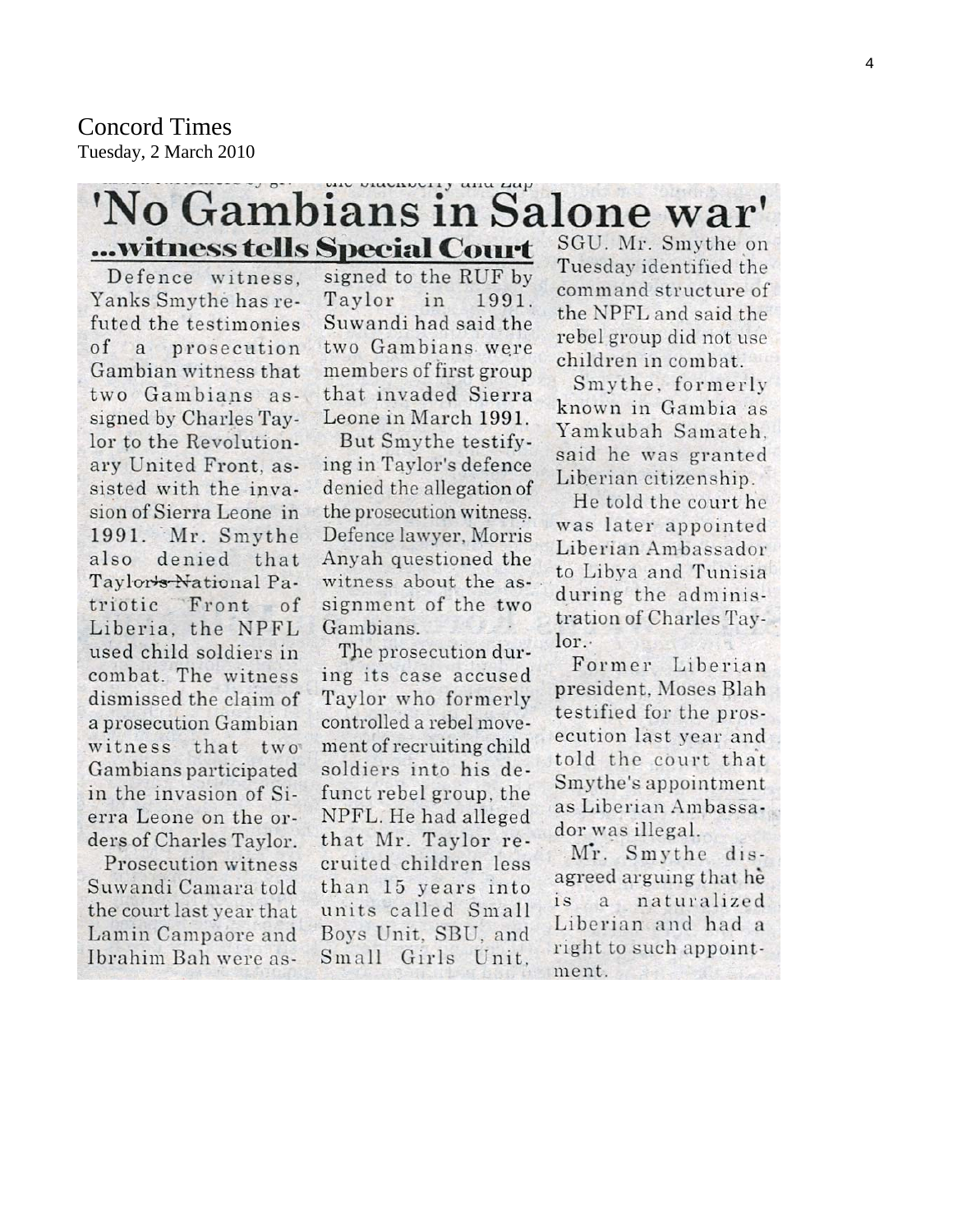Awareness Times Tuesday, 2 March 2010

# **Brenda Hollis Now Special Court Prosecutor**

Reports have it that the Secretary General of the United Nations has appointed Brenda Joyce Hollis of the United States as Prosecutor of the Special Court. Reports revealed that since 2007, Ms. Hollis has been the Principal Trial Attorney in the Office of the Prosecutor (OTP) where she was responsible for leading the legal team prosecuting former Liberian President Charles Taylor. Brenda is an expert in legal consultancy and international law.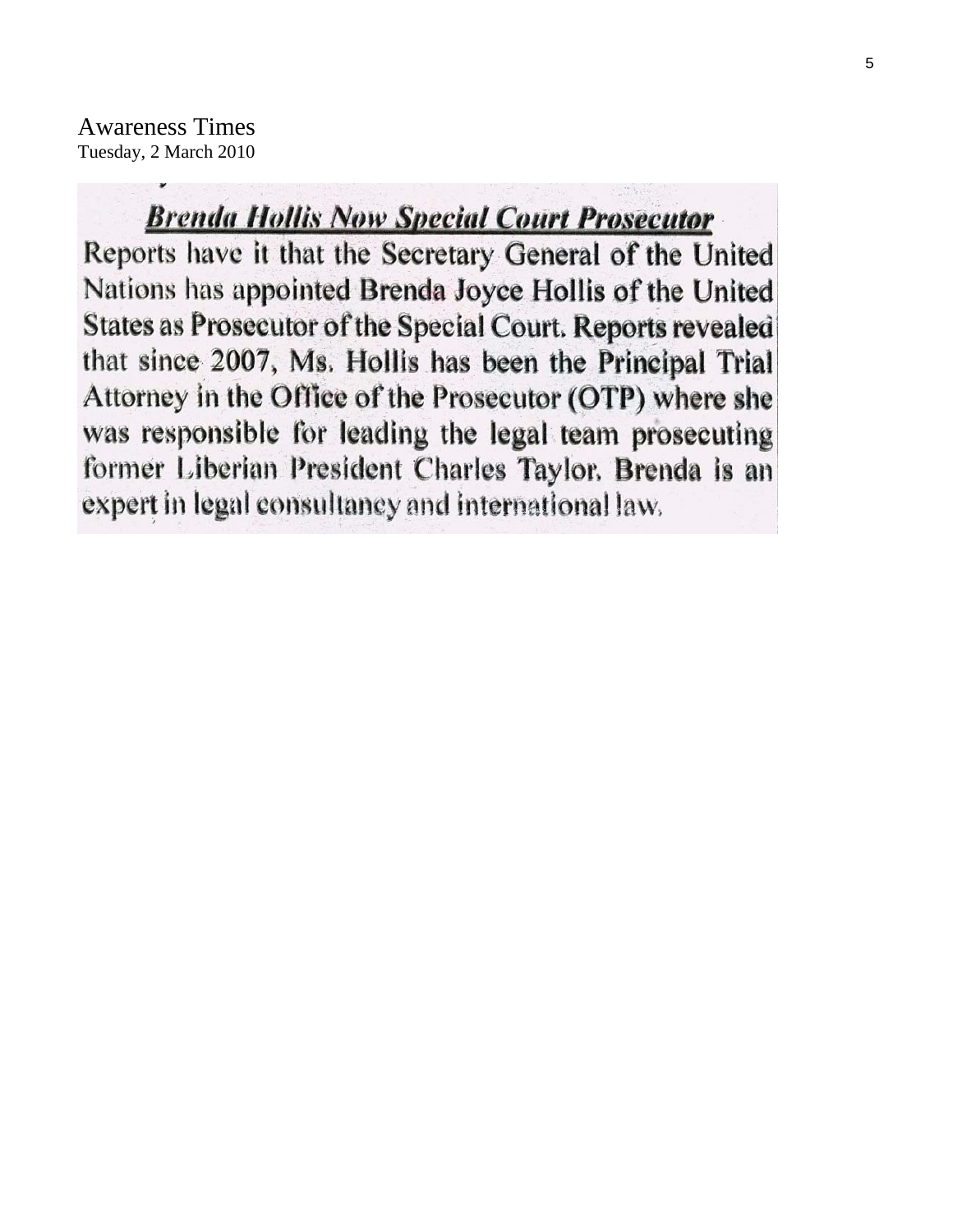## CharlesTaylorTrial.org Monday, 1 March 2010

#### **Liberia: "Nobody Is Lying", Witness says, As Prosecutors Suggest That His Account Is Different From Charles Taylor's**

Alpha Sesay

A defense witness for Charles Taylor has dismissed prosecution assertions that his testimony is contradicting that of the former Liberian president, telling the court that neither him, nor Mr. Taylor, is lying to the judges.

Between July 2009 and February 2010, Mr. Taylor, who stands accused of supporting Sierra Leone's Revolutionary United Front (RUF) rebels, testified as a witness in his own defense. After the completing his testimony, Mr. Taylor's first witness has been Yanks Smythe — a Gambian national who became a Liberian citizen and was appointed by Mr. Taylor as Liberian charge d'affaires to Libya and Tunisia in the late 1990s. Mr. Smythe has been rebutting prosecution evidence that the former Liberian president provided support to RUF rebels through the supply of arms and ammunition to the rebels in return for Sierra Leone's blood diamonds. The witness has also been responding to questions about Mr. Taylor's activities as leader of his rebel group, the National Patriotic Front of Liberia (NPFL), and as president of Liberia.

During today's cross-examination, prosecution counsel Nicholas Koumjian questioned the witness about Mr. Taylor's presence in the former NPFL headquarter town of Gbangha. According to Mr. Koumjian, the witness seemed to be contradicting what the former president said in his own testimony. Mr. Koumjian suggested to the witness that in October 1996, Mr. Taylor moved to Gbangha and instructed RUF leader Foday Sankoh via a radio message to go and acquire arms for the RUF. After agreeing with Mr. Koumjian that Mr. Taylor did indeed go to Gbangha in October 1996, the prosecutor read a portion of Mr. Taylor's previous testimony in which the former president had denied ever going to Gbangha during that period. Upon hearing what Mr. Taylor said about the same incident in his testimony, Mr. Smythe sought to clarify his response, saying that he was in agreement with Mr. Taylor's account.

"You just told us Charles Taylor moved to Gbangha after the 31st of October 1996, was that correct?" Mr. Koumjian asked the witness.

The witness responded that "when there was an attack on his life, he left Monrovia during that period and he went to Gbangha but he never stayed there, he came back to Monrovia, this is what I am saying."

"Sir, who is lying when we talk about Charles Taylor being in Gbangha in 1996, you or Charles Taylor," Mr. Koumjian again asked the witness.

"Nobody is lying here," the witness responded.

Mr. Koumjian further asked the witness that "when Charles Taylor says 'I am not in Gbangha in 1996,' that is a lie, correct?"

"That is not a lie, that is not a lie," the witness insisted.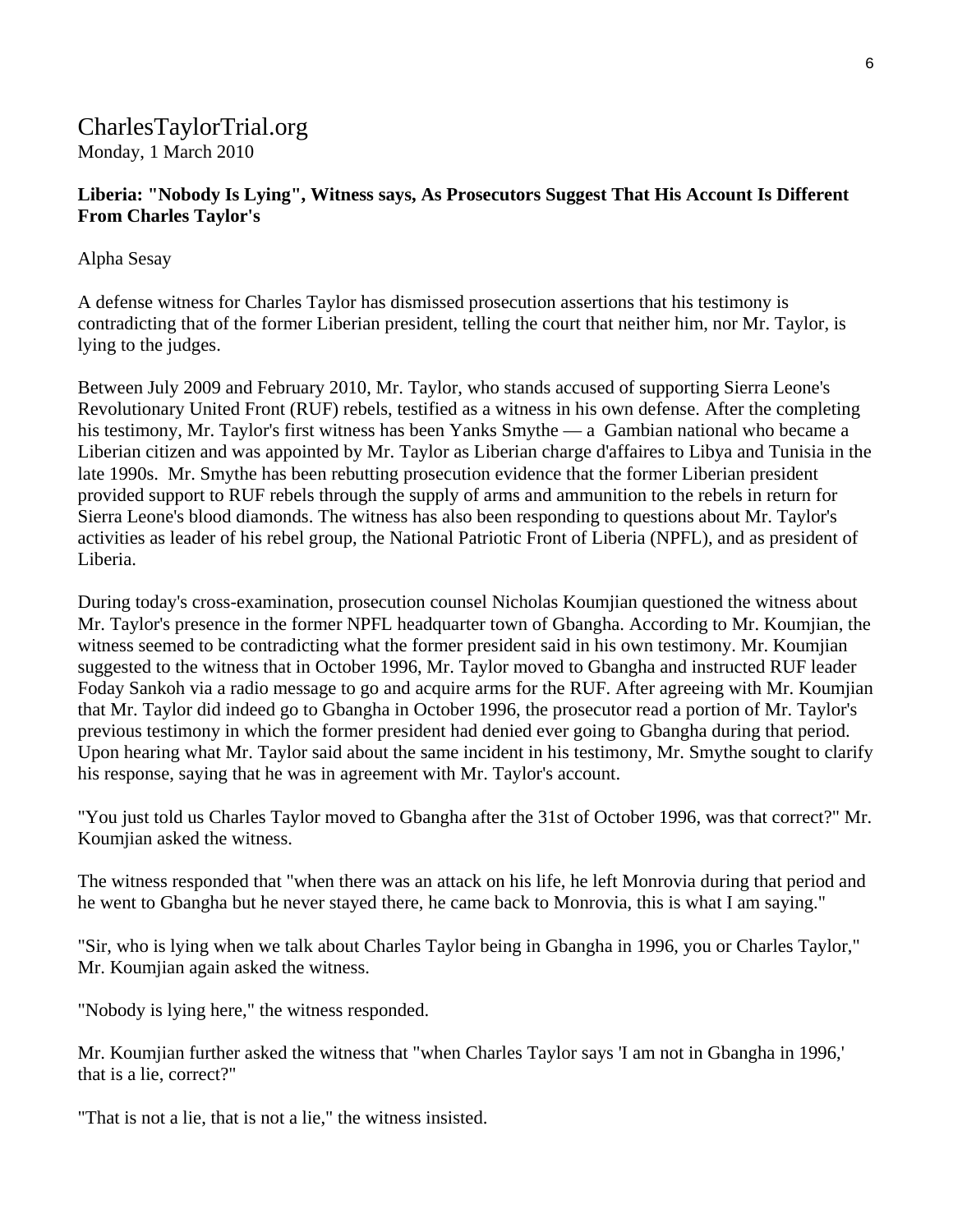As Mr. Koumjian pressed to know whether Mr. Taylor was "in Gbangha in 1996," the witness explained that "when Charles Taylor was attacked in Monrovia, he went to Gbangha briefly and came back to Monrovia."

As Mr. Taylor's defense lawyers now lead their witnesses to rebut the evidence of prosecution witnesses, prosecutors will also seek to discredit the evidence of such defense witnesses through cross-examination. In said cross-examination, prosecutors will seek to discredit the testimony of defense witnesses, just like Mr. Taylor's defense lawyers did with prosecution witnesses. It is in this light that prosecutors have been pushing to point out that Mr. Smythe's testimony is contradicting some aspects of Mr. Taylor's prior testimony.

Also in his cross-examination today, Mr. Koumjian attempted to point out that Mr. Smythe's evidence that Mr. Taylor's personal security personnel had heavy weapons contradicted that of the former president's who prosecutors say told the court on September 30, 2009 that he did not even have arms and ammunition to give his personal security personnel and so could not have had same to supply RUF rebels in Sierra Leone. Mr. Taylor testified that the United Nations took away all his arms and ammunition during the disarmament process in Liberia. Mr. Koumjian today asked the witness to describe the kinds of weapons that Mr. Taylor's personal security carried.

"That weapon is ah, I think its GMG," the witness said, adding that GMG means "General Machine Gun."

Asked whether it was an "anti-aircraft type of weapon," the witness responded that "I don't know what you are talking about, I know it's GMG , General Machine Gun."

"And it was actually somehow fixed to the back of like a Pick Up truck, correct?" Mr. Koumjian enquired further.

"It's in a Pick Up truck," the witness responded.

Mr. Taylor during his testimony told the court that he never had an anti-aircraft weapon during the entire period of the Liberian conflict.

Mr. Smythe's cross-examination continues tomorrow.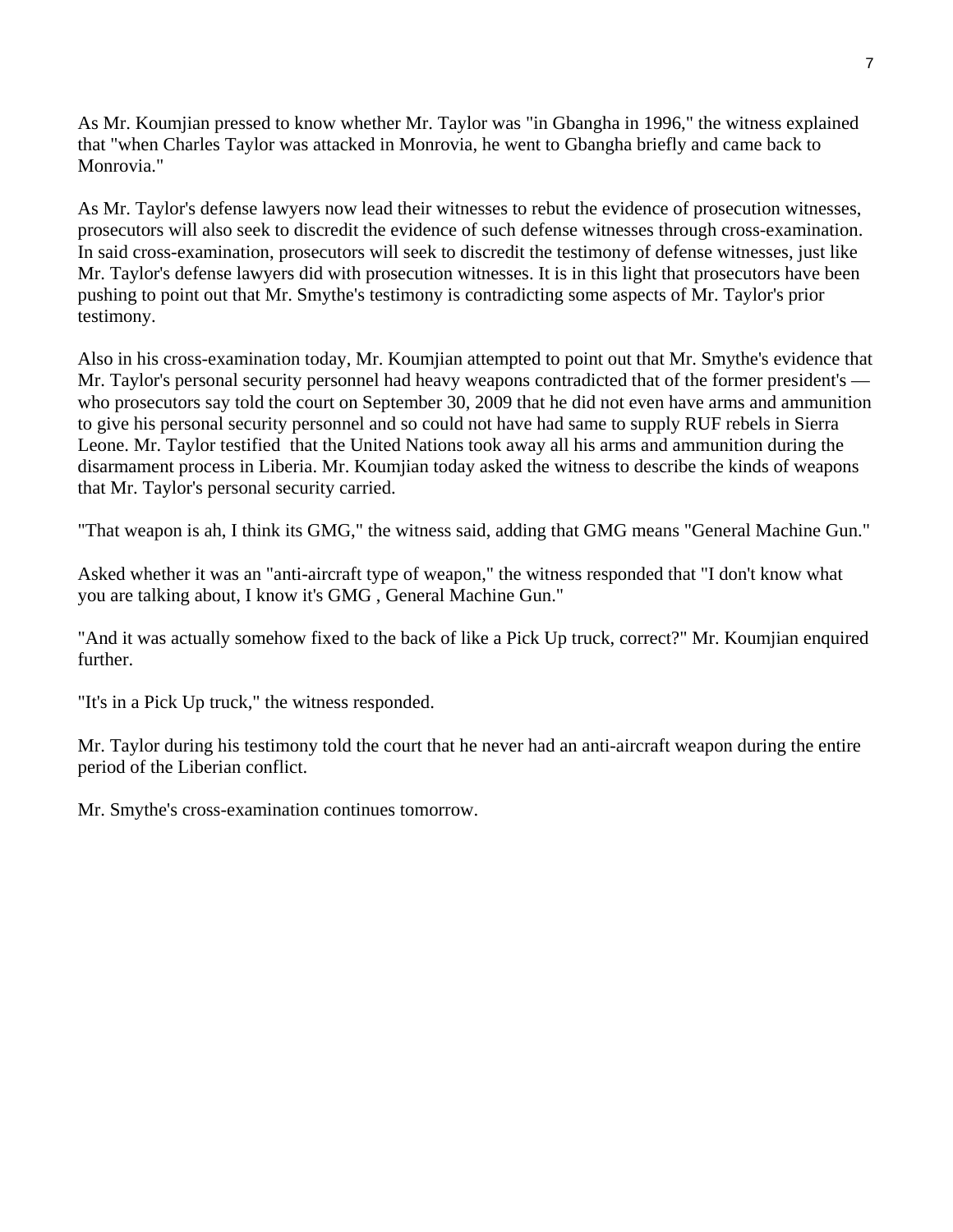# **B B C WORLD SERVICE TRUST**

Tuesday, 2 March 2010

John Kollie

# NEWS ITEM

The Prosecution said there's an inconsistency in the testimonies of Charles Taylor and Defence Witness, Yanks Smythe about a trip the Former Liberian Leader made to Gbarnga, Bong County, the former headquarters of his rebel group. Continuing his testimonies on cross-examination Mr. Smythe also told the court that Mr. Taylor's bodyguards carried arms, but Mr. Taylor in his own testimonies last year denied that his securities carried arms. John Kollie transcribes reports from The Hague on the trial of former president Charles Taylor for the BBC World Service Trust...

The Prosecution has told the court that Defence Witness Yanks Smythe contradicted the testimonies of his Former Boss, Charles Taylor. Prosecution Lawyer, Nicholas Kumjian said Mr. Taylor travelled to Gbarnga in October of 1996 and instructed Former RUF Leader, Foday Sankoh via radio to acquire arms.

Defence Witness, Yanks Smythe said Mr. Taylor travelled to Gbarnga, in October of 1996, after he survived an assassination attempt in Monrovia. During Mr. Taylor's testimonies last year, he denied going to Gbarnga in October of 1996.

After Mr. Taylor's testimonies were read in court, Defence Witness, Smythe changed his testimonies and agreed with Mr. Taylor's testimonies. But Mr. Kumjian asked the witness why he changed his testimonies.

Mr. Charles Taylor told the court on September 30, 2009, that he had no arms to supply the Sierra Leonean rebels. He said the United Nations took away all of his arms during disarmament in Liberia.

The Former Liberian Leader said his personal securities did not even have arms. But the witness testifying in Mr. Taylor's defence, Mr. Smythe said the Former Liberian President's securities did carry weapons.

The Prosecution Lawyer asked Mr. Smythe about the kind of weapons Mr. Taylor's securities carried. The cross-examination of Mr. Yanks Smythe, the Defence first Witness after Mr. Taylor continues Tuesday.

# **B B C** WORLD SERVICE TRUST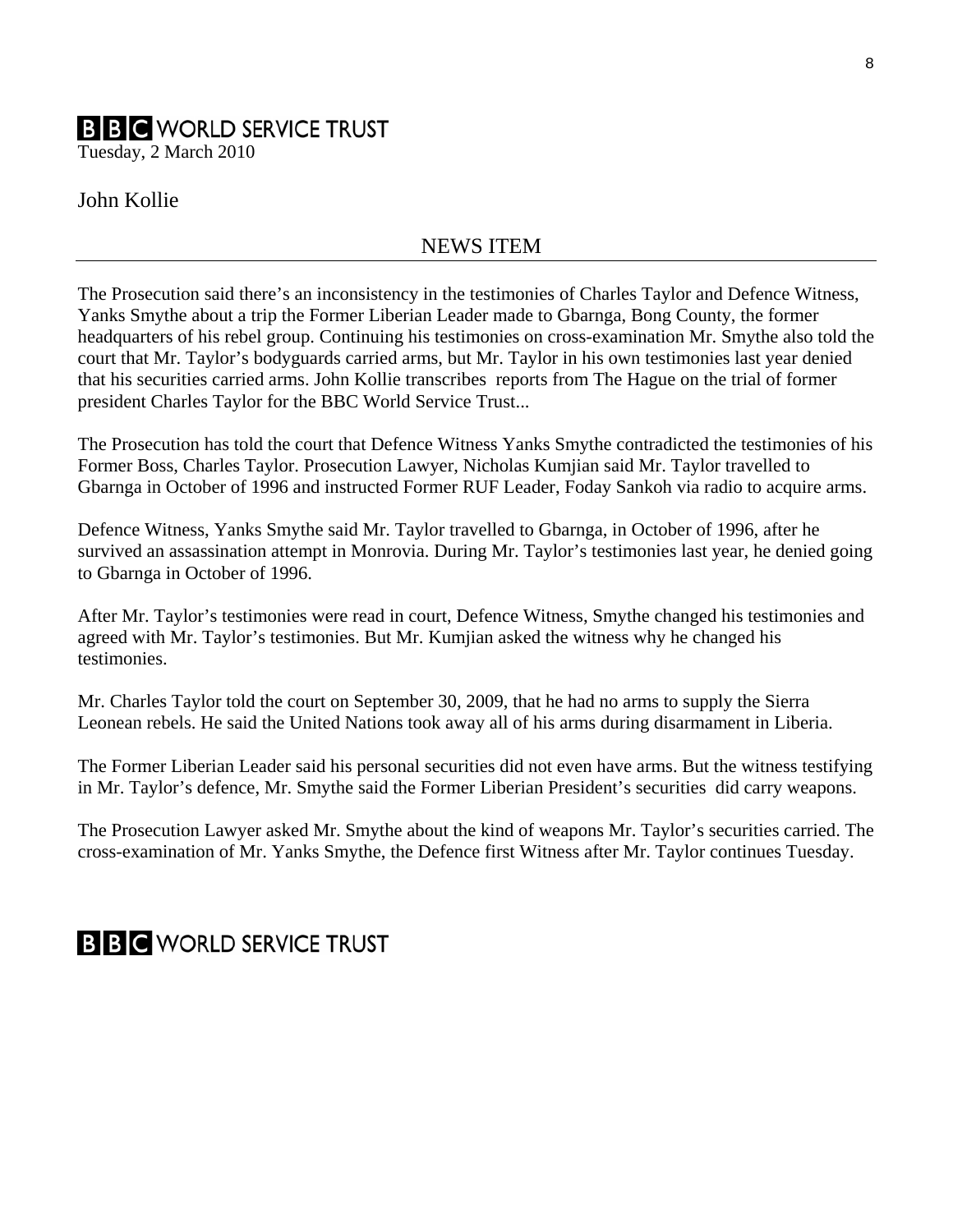

United Nations Mission in Liberia (UNMIL)

## **UNMIL Public Information Office Media Summary 1 March 2010**

*[The media summaries and press clips do not necessarily represent the views of UNMIL.]* 

### **International Clips on Liberia**

# **Curfew imposed in N Liberian city after riot**

#### **March 01, 2010**

The Liberian National Police (LNP) has announced the imposition of a curfew in the northern Liberian city of Voinjama, after clashes broke out between Christians and Muslims over the weekend. Marc Amblar, director of the LNP, said the curfew will run from 6:00 p.m. local time to 8:00 a.m. local time and will remain enforced until further notice. Amblar told reporters on Sunday that he had given strict instructions to riot police dispatched to the area to restore calm while dealing harshly with anyone in violation of law or curfew. According to him, four people were killed and 21 others severely injured in Friday's violence. Several rioters have been rounded up and taken in police custody.

Source: Xinhua

# **Liberia's Northern Lofa County is Returning to Normal, Says Regional Leader**

VOA | 01 March 2010

Superintendent Galakpai Kortimai says last Friday's violence in Lofa County had nothing to do with religious differences between Christians and Moslems. The superintendent of the northern Liberian region of Lofa County says the situation in the city of Voinjama is returning to normal after last Friday's violent clashes between Moslem and Christians left many people wounded and some Christian churches burned to the ground. The violence followed the death of a Christian school girl, Korpu Kamara. Superintendent Galakpai Kortimai said the violence had nothing to do with religious differences between Christians and Moslems contrary to some reports. "This whole thing actually it's not about religion; it's about tribe – Lorma and the Mandingos. It is not about religion to say Christians and Moslems because a lot of Christians and lots of Moslems were also affected. They looted the people's places and burned down their houses," he said

# **International Clips on West Africa Guinea Guinea mines minister says will talk to RUSAL**

Mar 1, 2010

CONAKRY (Reuters) - Guinea's new government is prepared to talk with UC RUSAL to resolve a dispute over the Russian group's ownership of the Friguia alumina refinery, Guinean Mines Minister Mahmoud Thiam told Reuters. Security of title is a major worry for companies operating in Guinea,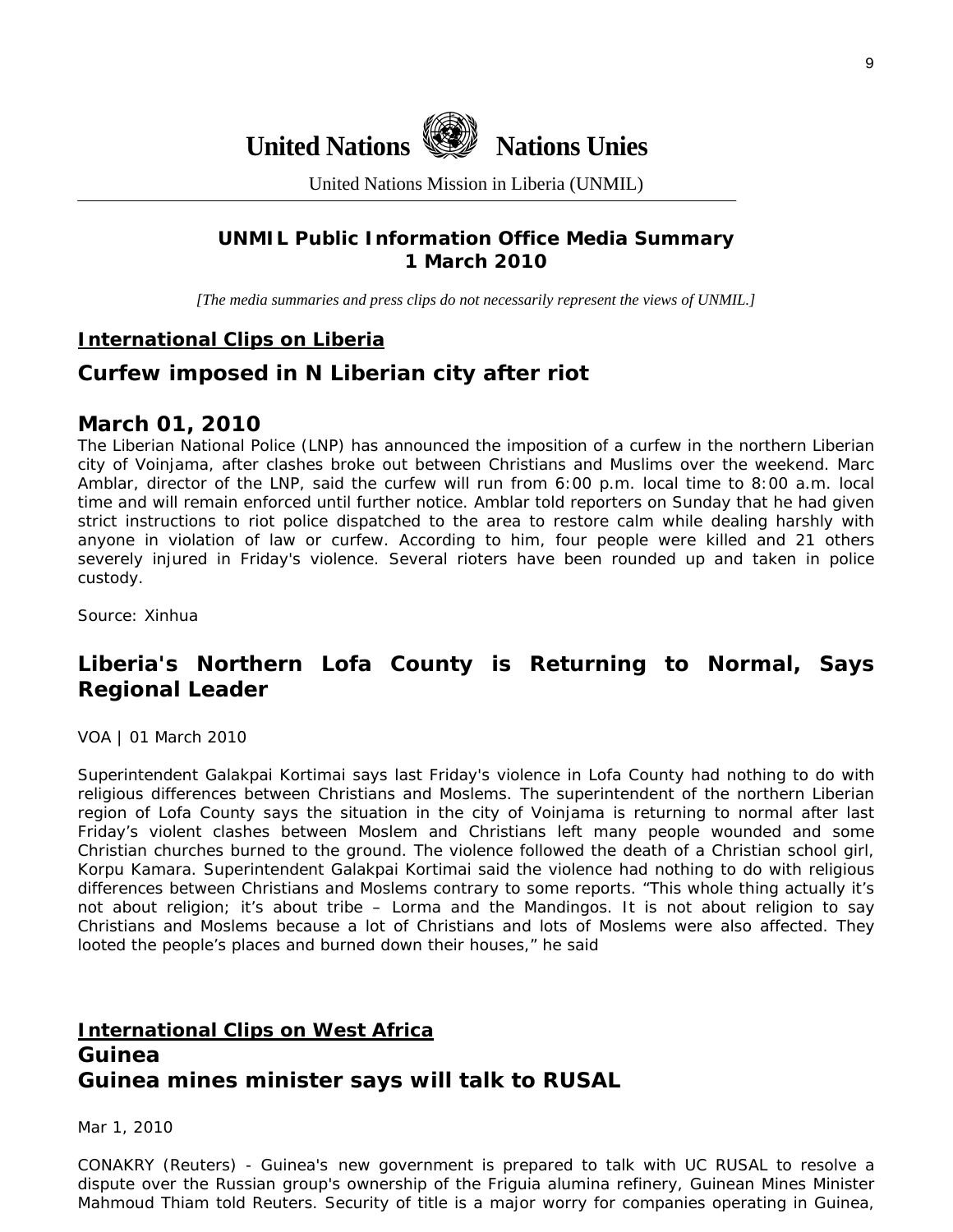the world's biggest bauxite supplier, which was shaken by a coup in December 2008 and has a transitional government tasked with setting elections. A Guinean court last year ruled RUSAL bought Friguia, the biggest industrial project in Guinea, illegally in 2006, vastly underpaying for the factory, but RUSAL did not accept the decision. "We have decided to sit down at the negotiating table," said Thiam, who was reappointed to the mines ministry last month after authorities named members of Prime Minister Jean-Marie Dore's new government. "Things will be simple when we talk."

# **Ivory Coast**

# **Regional bloc hails Ivorian progress**

afrol News, 1 March - The West African regional bloc, ECOWAS, has hailed the Ivorian government and opposition parties' agreement on a new government and electoral body, paving a way for the long delayed national polls. According to statement from the bloc, the government and opposition parties have demonstrated a commitment towards ending the long dragging political crisis in the West Africa state. The statement urged the parties to continue to show flexibility and understanding in resolving the other outstanding issues, especially those relating to the voters' register and an agreement on a firm date for the election as soon as possible. Last week, the former interior minister and candidate from the Democratic Party of Côte d'Ivoire, Issouf Bakayoko, was elected to head the country's Independent Electoral Commission.

# **Bishops appeal for calm in Ivory Coast**

Catholic Culture.org…March 01, 2010

Lamenting the "situation of conflict and violence that for weeks has characterized the country," the bishops of Ivory Coast have appealed for calm, reminding "all believers in general and Catholics in particular, that faith in God Almighty and Merciful forbids the use of violence in all its forms: with words and actions." Elections in the West African nation have been postponed seven times since 2005. The recent appointment of an opposition leader to head a new Independent Electoral Commission has raised hopes for an end to the recent violence.

#### **Local Media – Newspaper**

#### **In Lofa Violence…4 Dead, 21 Wounded…ERU Restores Calm**

(The Monitor, The News, FrontPage, The Informer, Heritage, National Chronicle, Liberia Journal, In Profile Daily, New Democrat, Daily Observer, Liberian Express, Public Agenda, The Analyst, The Inquirer and New Republic)

- Latest reports from Lofa County say four people were killed in Friday's violence in Voinjama while twenty-one others received gunshot and cutlass wounds.
- Acting Information Minister Elizabeth Hoff says seventeen persons have been arrested and are undergoing police investigation in connection with the violence.
- Minister Hoff says police also seized five single barrel guns, seven cutlasses and one knife believed to have been used in the violence.
- Reports say calm has returned to Voinjama, with the deployment of the Police Emergency Response Unit (ERU) and other police officers and the imposition of a dusk to dawn curfew.
- Friday's violence which was sparked by rumors that a mosque had been burned in Konia also left several churches and private properties destroyed.
- Meanwhile, several groups including the West African Network for Peace building (WANEP) and the National Muslim Council have condemned Friday's violence and called for perpetrators to prosecute.

#### **Senior Police Officer Burned To Death**

(The Inquirer, The News, Liberia Journal. Liberian Express, Public Agenda, Daily Observer and New Democrat)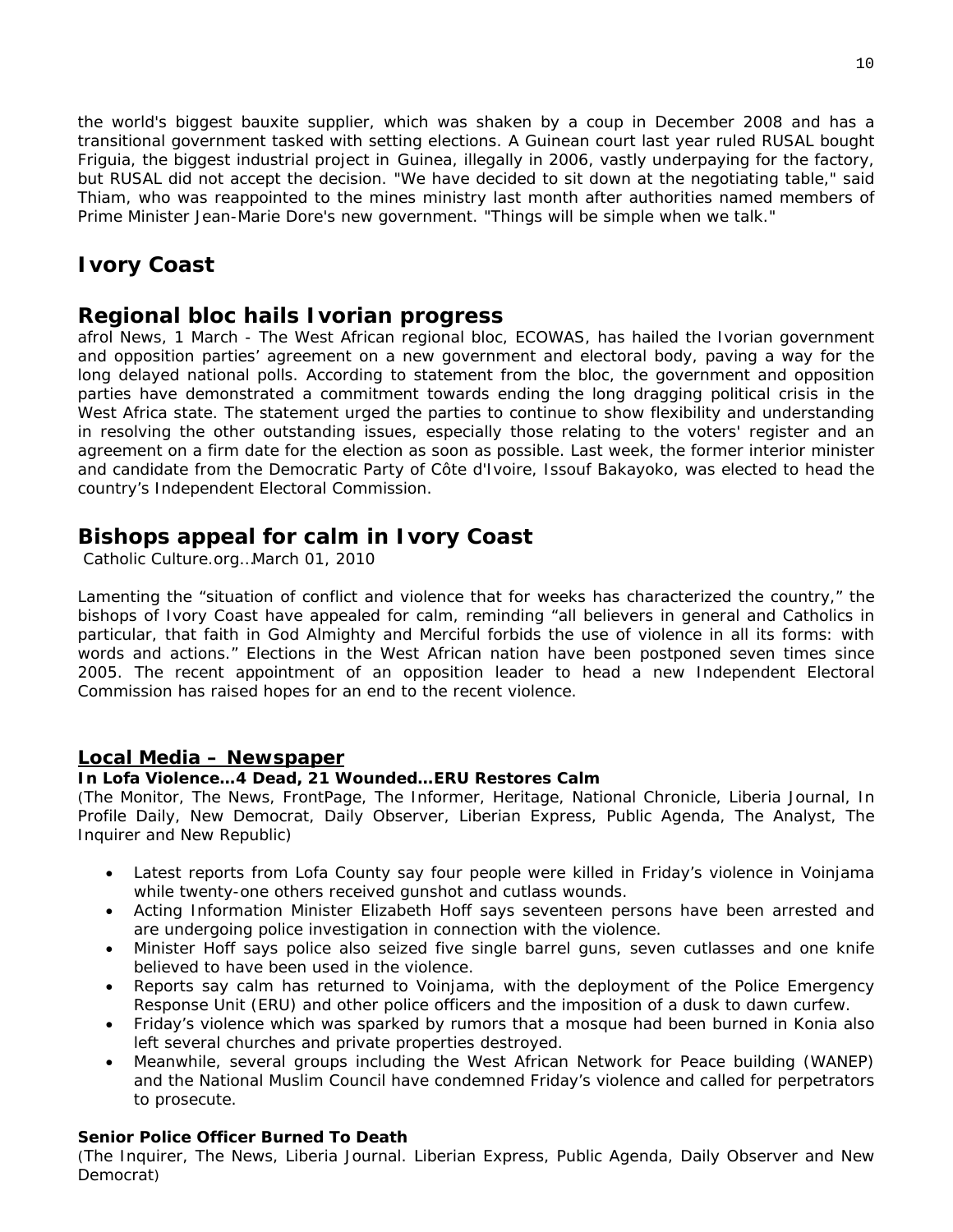- A senior officer of the Police Support Unit (PSU) of the Liberia National Police who was set ablaze last Saturday evening by an angry crowd in Monrovia has died.
- Authorities of the Ministry of Justice said Chief Inspector Amos Tutu died hours after he was rushed to the John F. Kennedy Hospital following the incident on the Capitol Bye-pass.
- An angry crowd Saturday evening poured gasoline on the PSU officer and set he on fire after the officer had allegedly shot dead another man.
- The Justice Ministry in a statement said the late Police Inspector had gone to effect an arrest of a gang in the Capitol Bye-pass community when he was attacked by the man he shot to death.

#### **UN Envoy Decorates Nigerian Contingent with Peacekeeping Medals**

(Daily Observer, National Chronicle, Heritage, The New Republic and Public Agenda)

- UN Envoy Ellen Margrethe Løj has praised members of the Nigerian Military Contingent of the UN Mission in Liberia (UNMIL) for efforts made in consolidating lasting peace in Liberia.
- The Special Representative to the Secretary-General said despite these achievements there were more challenges ahead in entrenching security both within and alongside Liberia's borders.
- Ms. Løj made the remarks when she presented UN peacekeeping medals to 1,577 military peacekeepers, including 59 female soldiers for their contribution towards consolidating peace and stability in Liberia.
- Deployed in Gbarpolu, Grand Cape Mount, Bomi, Margibi and Montserrado, five key and challenging counties, Ms. Løj said the Nigerians have secured law and order and thereby contributed to sustainable peace and stability.

#### **LAP Ratifies Articles of Merger with UP, LUP**

(The Inquirer National Chronicle and Daily Observer)

- The Liberia Action Party (LAP) has finally ratified the articles of merger with the ruling Unity Party (UP) and the Liberia Unification Party (LUP).
- The merger according to LAP chairperson Sheba Brown is intended to reduce the number of political parties as well as consolidating peace and reconciliation among Liberians.
- Speaking at the Party's convention over the weekend, Ms. Brown alleged that most of the political parties in Liberia are built around individual personalities and lack what she term a broad-based support and proper structure.
- She said those weak and divided political parties can not reconcile the people of Liberia neither enhance the country's democracy.

#### **President Sirleaf Dedicates Several Development Projects in South-eastern Liberia** (Front Page Africa, Daily Observer)

- President Ellen Johnson Sirleaf has dedicated and inspected a number of development number of projects in South-eastern Liberia.
- While in Maryland County over the weekend, President Sirleaf dedicated the newly renovated Harper City Hall, the Harper-Kablaken Road, the Disaster Management Warehouse of the Liberia National Red Cross, and the Manolu Public School on the outskirts of Harper.
- The President also inspected ongoing renovation of the Bonike-Yobloke Road in Bonike.
- At Wuluken Town, President Sirleaf broke ground for several ADP-funded projects five schools and two health centres.
- The President and her Cabinet today began the first session of the cabinet Retreat in Fish Town River Gee County. She is expected to similarly dedicate several development projects in River Gee.

# **Monrovia Based Lofa Citizens Set-up Delegation to Investigate Violence**

(Front Page)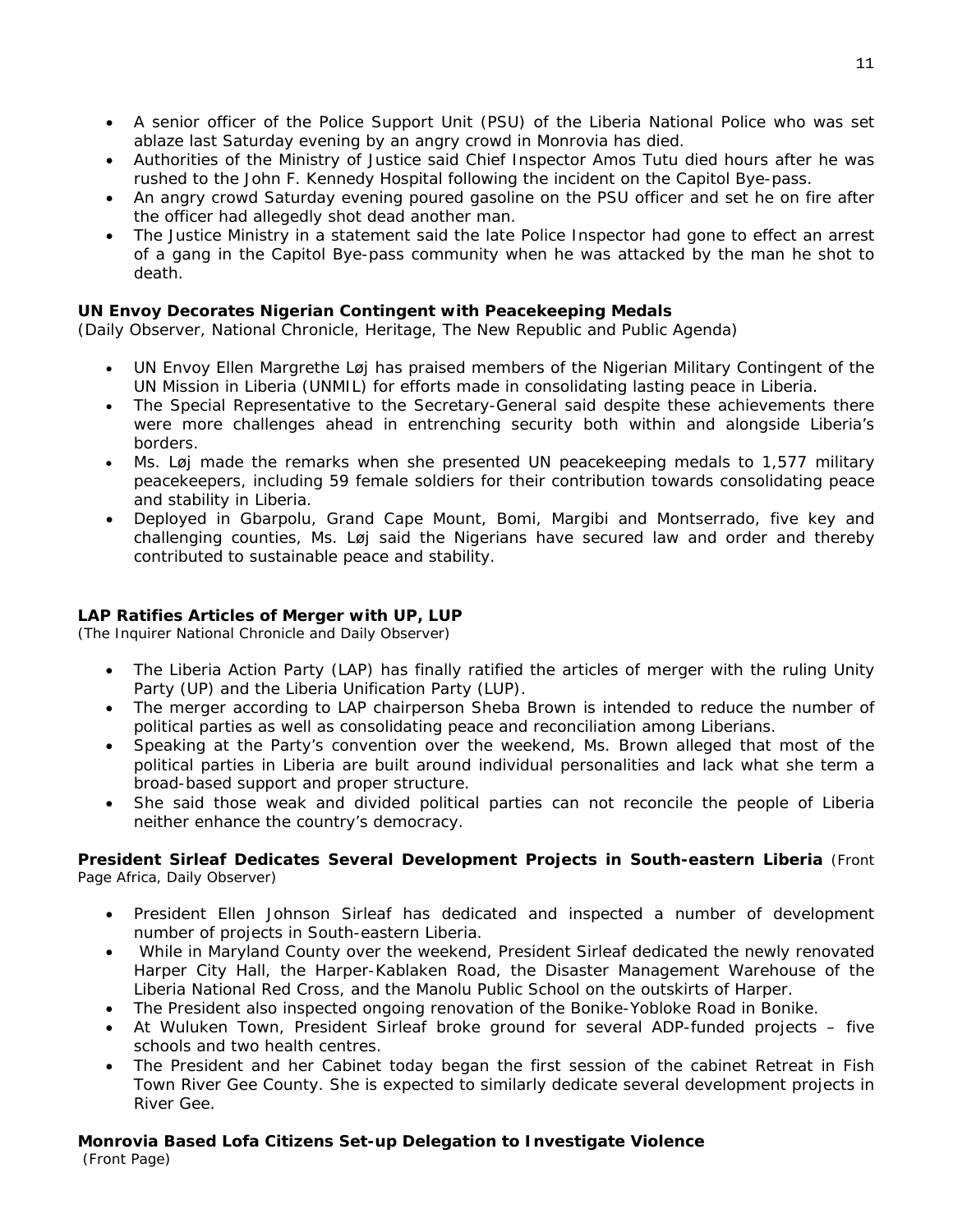- Citizens of Lofa County based in Monrovia have constituted a special committee to investigate Friday's violence in Konia town and Voinjama City.
- The special committee is to also mediate the dispute and recommend measures to avoid a recurrence of the incident.
- The delegation comprising three citizens each from the seven districts including Salayea, Zorzor, Voinjama, Quadu Gbondi, Kolahun, Vahun and Foya is to leave Monrovia for Lofa Monday. Former Representative Philip Tarlie is heading the delegation.

#### **EPA Director Dies Of Heart Attack**

(In Profile Daily, Liberia Journal and The Inquirer)

- The Environmental Protection Agency (EPA) has announced the death of its Executive Director Dr. Alfred Amah.
- Reports say Dr. Amah died late Friday evening from heart attack.
- EPA Deputy Director Jerome Nyenkan described the death as shocking and devastating as Dr. Armah looked robust during a meeting held by five Friday evening.
- Dr. Amah who took over the EPA October 1, 2009, succeeded Mr. Ben Donnie who died earlier in March.

#### **Star Radio** *(News monitored today at 09:00 am)*

**In Lofa Violence…4 Dead, 21 Wounded…ERU Restores Calm** 

 *(Also reported on Radio Veritas, Sky FM, and ELBC)*

#### **WANEP Condemns Lofa Violence**

#### **Monrovia Based Lofa Citizens Set-up Delegation To Investigate Violence**

#### **EPA Director Dies Of Heart Attack**

*(Also reported on Radio Veritas, Sky FM, and ELBC)*

#### **Radio Veritas** *(News monitored today at 09:45 am)*

#### **Senate President Pro-tempore Returns Home With Mo Ibrahim Award**

- Senate President Pro-tempore Cletus Wotorson has returned home after receiving the golden leadership award by the Mo Ibrahim Foundation in Paris, France.
- Senator Wotorson said he was proud to be amongst African leaders and statesmen to receive such a prestigious leadership award.
- The Senate President Pro-tempore said while in Paris, he presented a paper on the need for entrepreneur leadership in Africa.
- He has dedicated the golden award to the people of Liberia emphasizing the award serves as an impetus for him to do more to strive for excellence.

#### **PSU Officer Burned To Death**

*(Also reported on Truth FM, Sky FM, and ELBC)*

#### **Truth FM** *(News monitored today at 10:00 am)* **LAP Ratifies Articles Of Merger With UP, LUP**

#### **NMCL Wants Government, Partners Take Prompt Action In Voinjama Violence**

#### **UL Vice President For Academic Affairs Ask To Resign**

- The Vice President for Academic Affairs at the University of Liberia (UL), Dr. Shelton Beedoe has been asked to resign.
- A release from the state-owned university quotes the President, Dr. Emmet Dennis as saying the request to Dr. Beedoe is part of the restructuring process of the institution.
- Dr. Beedoe according to the release will be reassigned later this year at the TJR Faulkner College of Science and Technology upon his return from the United States where he is to attend a seminar.